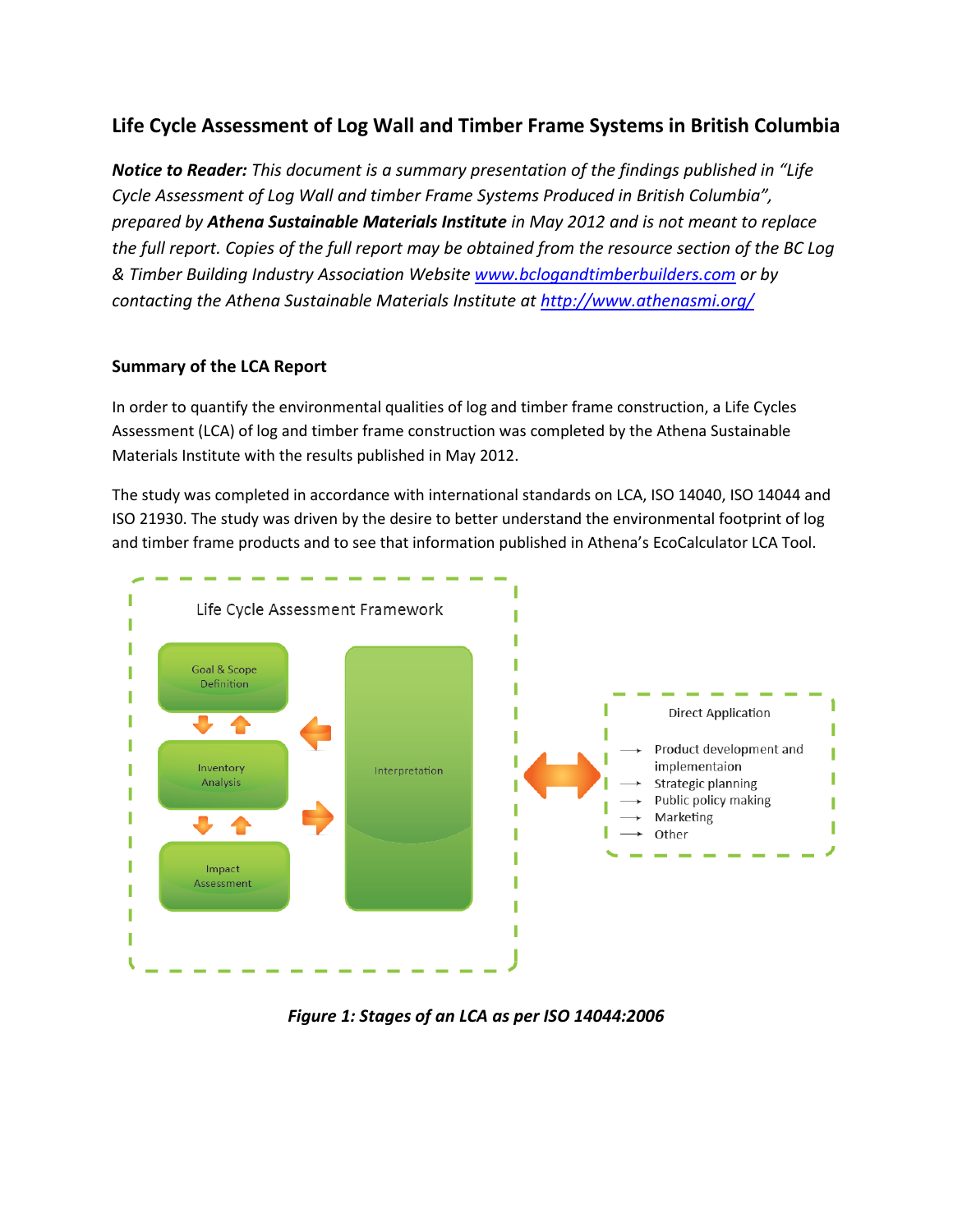The Athena Institute completed a cradle-to-grave assessment determining the life cycle of three product systems were assessed in this study with a functional unit defined as:

- 1. Handcrafted Log Wall: Cradle-to-grave life cycle of 100 Square Feet handcrafted log walls (18 inch diameter); manufactured and installed at construction site in BC and then maintained for a service period of 60-years.
- 2. Milled Log Wall: Cradle-to-grave life cycle of 100 square feet milled profile log walls (8 inch diameter); manufactured and installed at construction site in BC and then maintained for a service period of 60-years
- 3. Timber Frame: 1000 board feet heavy timbers; manufactured and installed at construction site in BC and then maintained for a service period of 60-years.

The carbon sequestered in the three product systems was also assessed as a part of this study.

The life cycle impacts of the three functional units were assessed across a set of impact indicator and cumulative energy demand (fossil, nuclear and renewables) and weighted resource use were also calculated for two product life cycles.

The primary Life Cycle Inventory (LCI) data for this study was collected from 6 BC facilities, representing the various product types, for the reference year 2011. Plant personnel provided allocated data for each of the gate-to-gate product systems considered in the scope of the systems.

For other ancillary or process material, such as the production of chemical inputs, fuels and power, secondary data from commercially available LCI databases were deemed acceptable and used.

It is important to note that the impacts described by an LCA are estimates of relative and potential impacts, rather than direct measurements of real impacts.

The approach adopted by the Athena Institute was to survey a number of resource extraction and environmental specialists across Canada to develop subjective scores of the relative effects of different resource extraction activities. The scores reflect the expert panel ranking of the effects of extraction activities relative to each other for each of several impact dimensions. The scores were combined into a set of resource-specific index numbers, which are as weights to the amounts of raw resources used to manufacture each building product. The Weighted Resource Use values reported by the Impact Estimator are the sum of weighted resource requirements for all products used in each of the designs. They can be thought of as "ecologically weighted pounds or kilograms", where the weights reflect expert opinion about the relative ecological carrying capacity effect of extracting the resources.

Life cycle impact assessments were completed to measure the impact of each of the three product types for each of the following Impact Indicators to determine the total energy used which is further defined to identify the amounts of Fossil, Nuclear and Renewable energy used over the life cycle of the product

- Global Warming
- Acidification
- Respiratory effects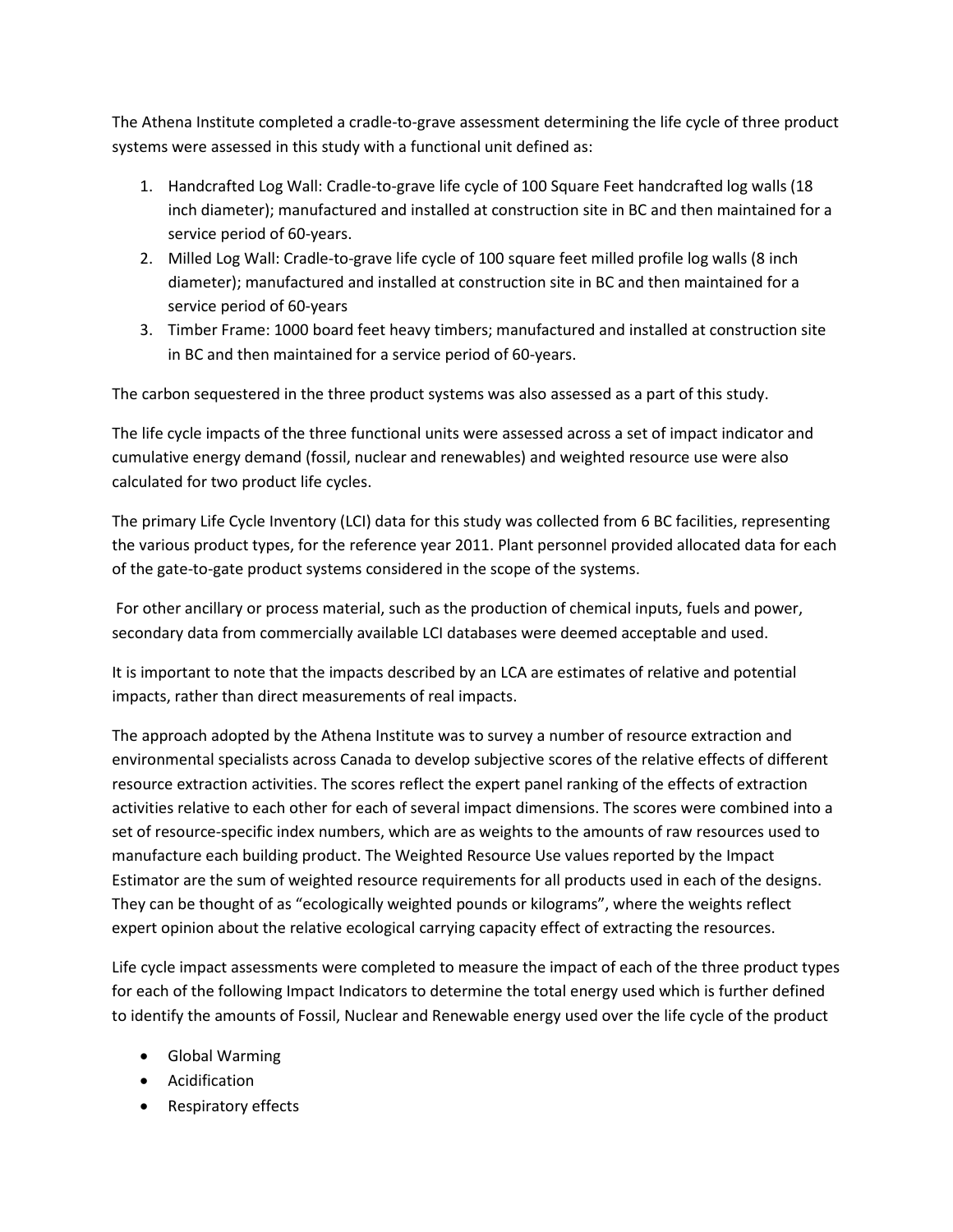- Eutrophication
- Smog
- Ozone Depletion
- Weighted Resource

For **handcrafted log walls**, the results indicate that the manufacturing portion of the life cycle is the greatest contributor to impacts in all categories except weighted resource use and respiratory effects. The logging process consumes the greatest resources because this process is the point in the life cycle where wood resources are extracted from the environment. The respiratory effects in the staining portion of the life cycle is caused by nitrogen oxide emissions generated in propylene manufacture, which is a precursor to the acrylic portion of the stain.

Besides weighted resource use, the logging portion of the life cycle is a small contributor to impacts in all categories. The steel fasteners and gaskets, as well as the end of life processing, are similarly small overall contributors to the life cycle impacts.

The delivery and construction of the log walls accounts for roughly 20% of the life cycle global warming impacts. This amount is somewhat higher than is typical in residential construction due to the massive nature of the log walls that requires significant transportation burdens and the use of a crane to hoist the logs into place at the construction site.

The results for the **milled profile wall** are similar to the handcrafted wall. Again, the cant milling and manufacturing portion of the life cycle is the greatest overall contributor to life cycle impacts, with the exception of the respiratory effects of the stain and the resource use attributed to the logging process.

The logging, delivery, and construction portions of the life cycle cause less impacts in the milled profile log wall life cycle than in the life cycle of the handcrafted log wall. This is due to the fact that the milled profile log wall consumes less raw material and weighs less than half as much as the handcrafted wall. The additional electricity consumed in the manufacturing portion of the life cycle as compared to the manufacturing of the handcrafted wall is inconsequential since the grid in BC is based entirely on hydro power which is a minor contributor to the reported environmental impacts.

For **Heavy Timbers,** the timber milling process is the greatest cause of impacts in the life cycle, with the logging causing less than 10% of impacts in all categories except weighted resource use. It should be noted that while the focus of this LCA was not to identify the overall scale of environmental impacts since no comparisons are involved, the overall impacts of all three products, and particularly the heavy timbers, is quite low across the board.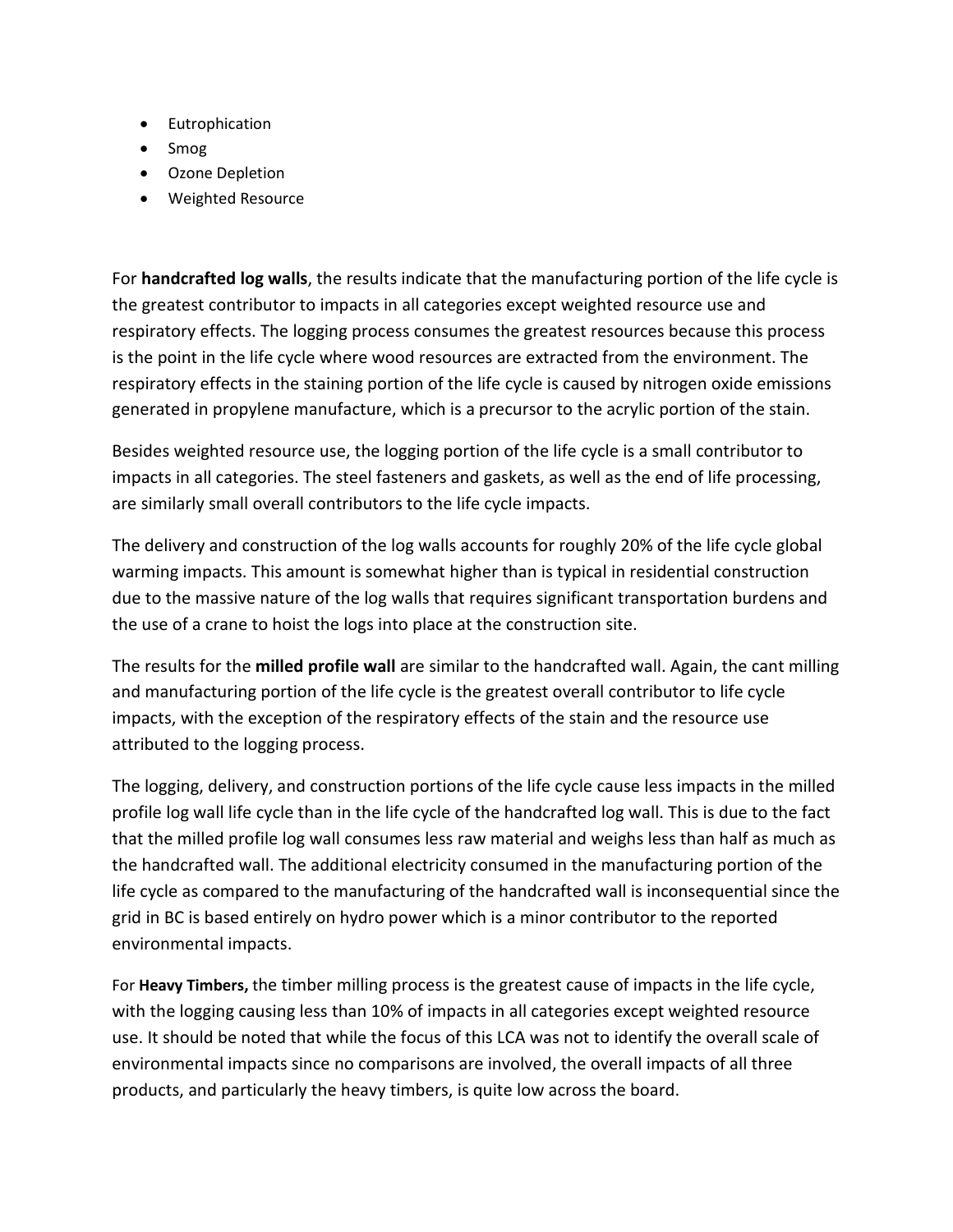Further analysis was completed to determine the Sensitivity Impacts of:

- Transportation to Construction Sites Outside of BC
- Kiln Drying of Milled Profile and Timber Frame
- Staining

## **Transportation**

The functional unit in this study was based on the construction of the log walls and timber frames in British Columbia. The results may be translated to other locations by considering the impacts of transporting the various products to construction sites across North America, Asia, and Europe.

The transportation impacts are significant in terms of the overall life cycle impacts. Transporting the log walls 1000 km by truck increases the global warming impacts between 37% and 68% for the various products. Considering the fact that the Rocky Mountain region of the United States is a significant market for BC log and timber products, this means that shipping a log wall from Vancouver to Denver (2,400 km) via truck more than doubles the global warming impacts of all three products. Similarly, a train shipment across the continent to the east coast (4,500 km) or a trans-atlantic shipment (5,500 km) would increase impacts by greater than 50% and by as much as 100%. It should be noted that these transportation impacts are only calculated in relation to the overall impacts of the rest of the life cycle which are generally quite low and any consideration between alternative materials should similarly include shipping as a portion of the life cycle.

## **Kiln Drying of Milled Profile and Timber Frame**

The baseline case in the analysis excluded kiln-drying as the industry's standard practice is to use air-dried material – often from standing dead timber. The handcrafted log walls almost exclusively use air-dried material due to the difficulty of kiln drying whole logs, but the milled profile log walls and timbers are often sold as kiln-dried.

The kiln drying process modestly increases the impacts of the milled log walls and timber products. Additional smog and weighted resource use are caused by the use of wood fuel in the drying process that causes additional nitrogen oxide emissions and wood resource consumption.

#### **Staining**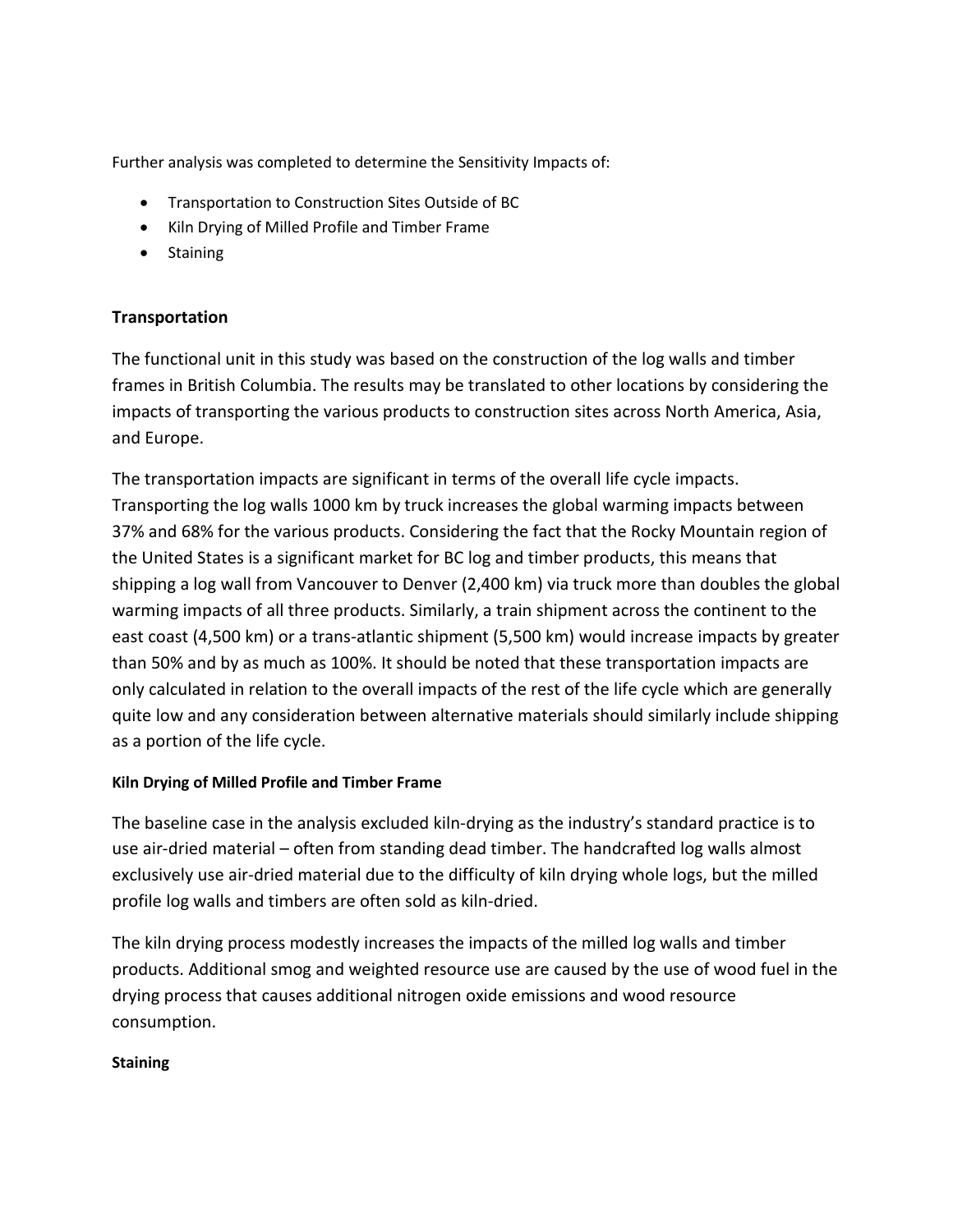The baseline scenario assumed staining every 6 years whereas a fastidious log home owner may choose to stain more often than this

The increased stain frequency doubles the contribution of this portion of the life cycle, adding roughly 20% in additional global warming impacts. This is noteworthy for portions of the log home and construction sites that are subject to above-average weathering conditions. It may similarly be concluded that a less maintenance-conscious home owner, and one in a less demanding climate, may stain less than once every 6 years and with less than 3 coats each time and subsequently reduce impacts (although potentially causing greater replacement and repair frequency).

## **Conclusions**

The impacts of the three products are generally driven by the manufacturing portion of the life cycle. The stain is also a significant driver of impacts, accounting for roughly 20% of global warming impacts in the two log wall life cycles. The logging, construction, steel and gasket use, and end of life processing are less significant in terms of overall impacts.

The sensitivity analysis revealed that the results are highly sensitive to the transportation distance and mode of transportation. Shipping the products via truck to a Rocky Mountain US city such as Denver roughly doubles the global warming impacts, as does shipping the materials via train across the continent or via ship to Asia or Europe. The kiln drying and staining frequency, while significant, were less influential to overall impacts.

The final consideration of this analysis is to compare the carbon sequestration with the life cycle impacts. Table 7 shows the net carbon footprint of the three products that includes both the net carbon sequestration as shown in Table 7 and the greenhouse gasses from the rest of the life cycle. This result is also shown graphically in Figure 7.

|                                | Biogenic Flows per<br>ODKG<br>(kg CO2e) | 100 Sq. Ft.<br>Handcrafted Log<br>Wall<br>(kg CO2e) | 100 Sq. Ft.<br>Milled Profile<br>Log Wall<br>(kg CO2e) | 1000 Board Feet<br><b>Timbers</b><br>(kg CO2e) |
|--------------------------------|-----------------------------------------|-----------------------------------------------------|--------------------------------------------------------|------------------------------------------------|
| <b>Baseline Sequestration</b>  | $-1.83$                                 | $-2546.98$                                          | $-1131.99$                                             | $-1218.73$                                     |
| <b>Direct Emissions</b>        | 0.20                                    | 283.69                                              | 126.08                                                 | 135.74                                         |
| Emissions from flaring         | 0.12                                    | 165.04                                              | 73.35                                                  | 78.97                                          |
| Emissions from energy recovery | 0.28                                    | 385.10                                              | 171.16                                                 | 184.27                                         |
| Prevented nat. gas emissions   | $-0.18$                                 | $-243.79$                                           | $-108.35$                                              | $-116.65$                                      |
| Net Carbon Sequestration       | $-1.41$                                 | $-1956.93$                                          | $-869.75$                                              | $-936.39$                                      |

## *Table 1: Carbon Sequestration Balance for Log and Timber Products*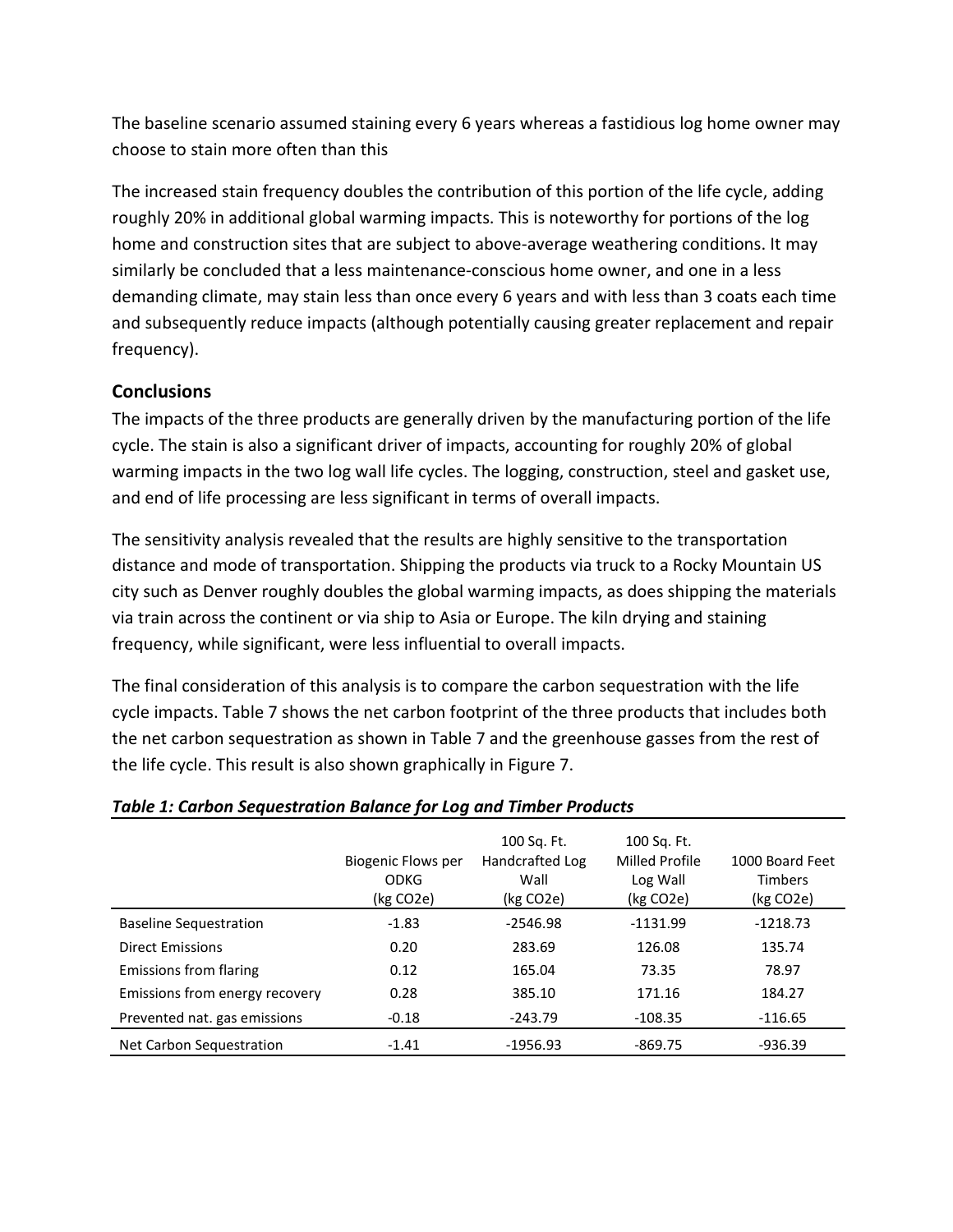It is clear that the overall carbon sequestration benefits of the three products far outweigh the greenhouse gas emissions caused by the rest of the life cycle. In the case of the handcrafted log walls that cause very little impacts relative to the mass of the product, the carbon sequestered in the wood is greater than 10 times the greenhouse gas emissions from the rest of the life cycle.

|                                     | 100 Sq. Ft.<br>Handcrafted<br>Log Wall<br>(kg CO2e) | 100 Sq. Ft.<br>Milled Profile<br>Log Wall<br>(kg CO2e) | 1000 Board Feet<br><b>Timbers</b><br>(kg CO <sub>2</sub> e) |
|-------------------------------------|-----------------------------------------------------|--------------------------------------------------------|-------------------------------------------------------------|
| Life Cycle Greenhouse Gas Emissions | 183.35                                              | 218.08                                                 | 123.49                                                      |
| Net Carbon Sequestration            | $-1956.93$                                          | $-869.75$                                              | $-936.39$                                                   |
| Net Carbon Balance                  | $-1773.59$                                          | $-651.66$                                              | $-812.90$                                                   |

*Table 21: Net Carbon Balance for Log and Timber Products*



*Figure 7: Net Carbon Balance for Log and Timber Products*

## **Limitations**

The sensitivity analysis revealed several areas of uncertainty in the study. First, the construction sites were limited to the BC region and assumed that the materials were transported 200 km to